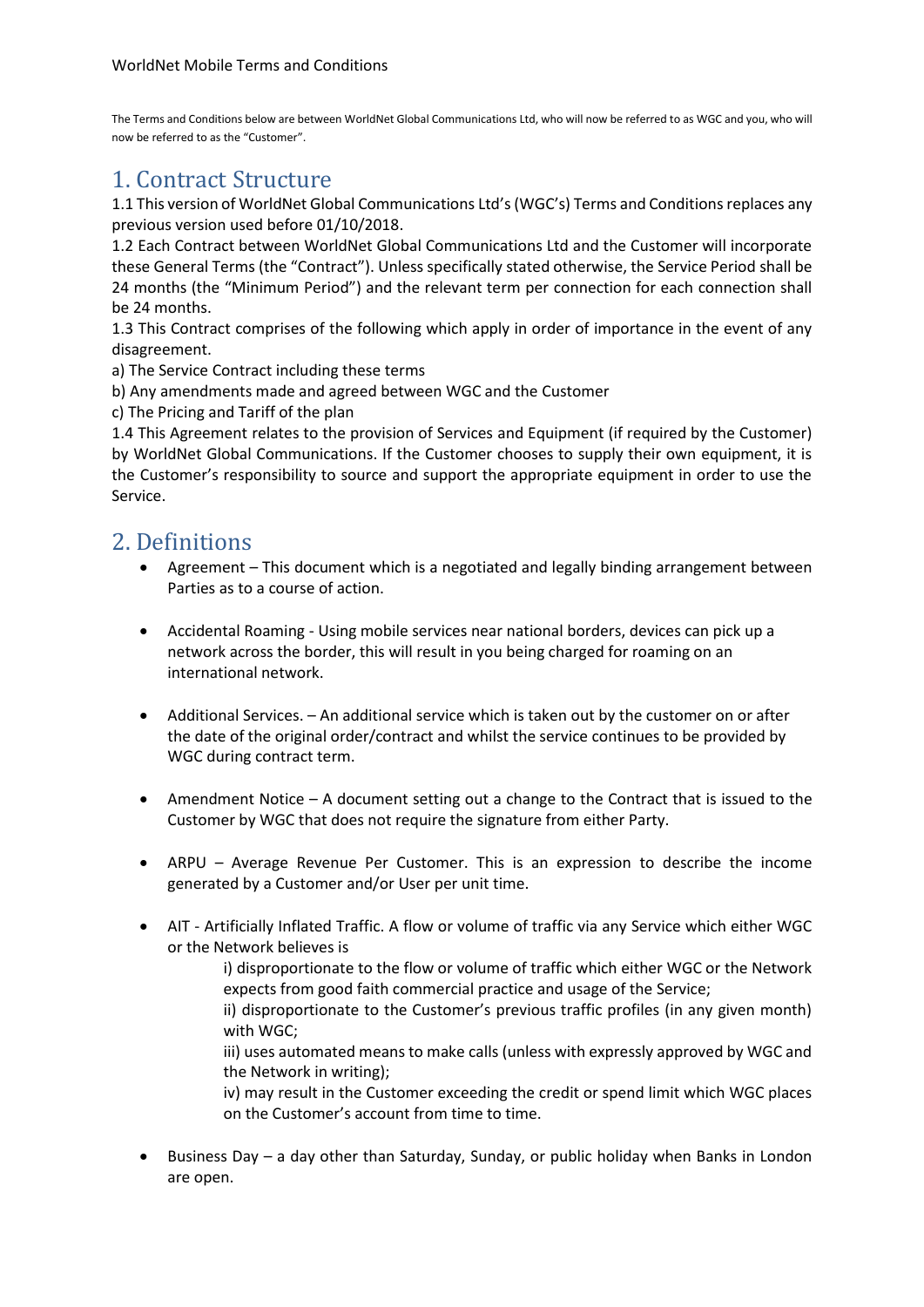- Buyout The charges from WGC to the customer in order to pay off the remainder of their contract including equipment in one amount as calculated by WGC in Clause 11.2
- Charges Access fees, connection fees, call fees, airtime fees, and all other fees payable by the Customer for use of the Service and/or Equipment, where applicable.
- Codes of Practice All guidelines governing use or provision of mobile telecommunications and data services.
- Commencement date The date of the order or the commencement of the provision of service or supply of equipment.
- Conditions These terms and conditions may be amended from time to time in accordance with clause 14.
- Contract The contract between WGC and the customer for the supply of services and / or the sale of equipment in accordance with these conditions, constituting an order and these conditions.
- Customer –The person or business who purchases the service(s) and /or equipment from WGC as set out in the order.
- Dispute A situation that arises between WGC and the Customer over either: i) the terms of the Contract ii) the charges raised on an invoice.
- Due Date The date on which the payment of an invoice falls.
- Equipment The Hardware and / or Software supplied by WGC to the Customer set out in the Contract or any other additional equipment supplied following the commencement date as a separate order placed to access the Services as agreed between WGC and the Customer.
- Force Majeure Any cause beyond a Party's reasonable control including but not limited to, acts of God, war, fire, flood or other accident, strike, lockouts, delays in transport, material shortages, failures or fluctuations in electric power or telecommunications services or equipment, restrictions or prohibitions of any government or semi-government authority.
- GDPR General Data Protection Regulation. This regulation, which replaced the Data Protection Directive in Spring 2018, is the primary law regulating how companies protect the Customer's personal data.
- GSM Gateway Any equipment containing a SIM card which enables the routing of calls from fixed apparatus to mobile equipment by establishing a mobile-to-mobile call.
- Minimum period The term which the Customer commits to receiving agreed Service(s) from WGC as described in the Contract from the agreed commencement date.
- Network The supplier of the telecommunication services including but not limited to Vodafone Ltd or O2 (Telefonica UK Ltd).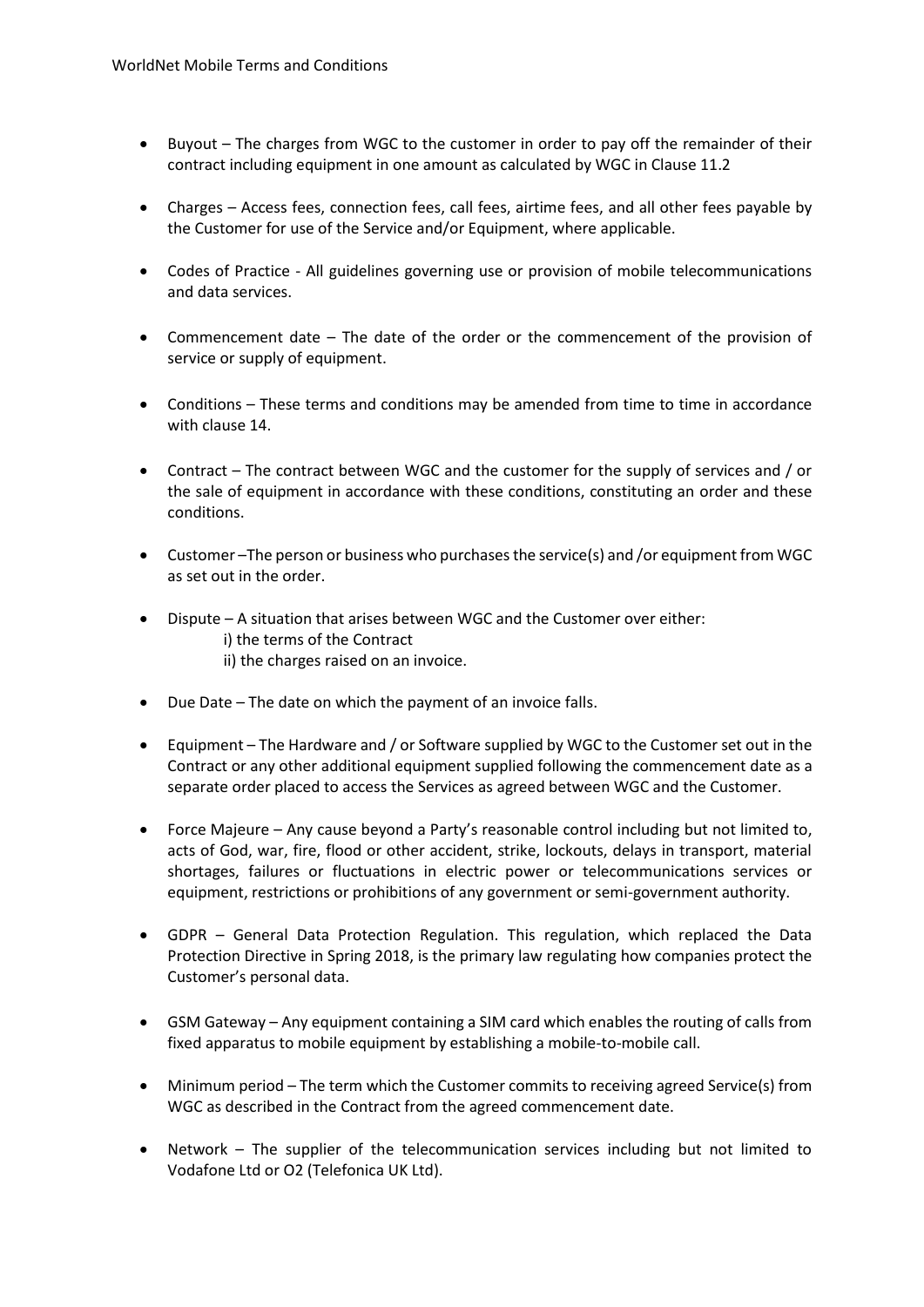- OFCOM The UK communications industry regulator appointed and empowered under the provisions of the Communications Act 2003, or any appointment that replaces it.
- Office Hours: WGC working hours: Monday to Thursday 9am to 6pm. Friday is 9am to 5.30pm
- Overseas Networks Telecommunications systems outside of the UK Mainland used (but not controlled) by the UK Network in providing the Services.
- Party/Parties The entities who enter into a binding Contract which is usually WGC and the Customer
- PAC Code Porting Authorisation Code. A unique identifier (usually 3 letters and 6 numbers) used by mobile network operators to facilitate porting. This allows Customers to retain their mobile number when switching Networks and/or Service Providers. The code is usually valid for 30 days.
- Porting The ability to transfer a mobile number from one service provider/Network to another service provider/Network whilst retaining the mobile number using a PAC Code.
- RRP Recommended Retail Price.
- Security Codes The codes either supplied by WGC (for SIM cards) or setup by the Customer (for mobile equipment) relating to Clause 5.16.
- Service (s) The services provided by WGC to the customer. A voice, text or data service provided in line with the Contract
- Service Period The minimum term for which a Customer commits to receive a Service as specified in the Contract.
- SIM Card Subscriber Identity Module Card. An electronic memory device for storing user specific data to allow controlled and secure use of Equipment on the Network.
- The Location (s) at which the services are to be provided or the sale of equipment is to be delivered as set out in the order.
- Term The term of the contract (including any extension courtesy of additional service being from the commencement date until the minimum term and thereafter continuing on a rolling two-year basis unless and until notice is served in accordance with these conditions).
- Title The Party who has ownership of Equipment being used by a Customer as set out in Clause 5.6.
- User A person using the Service who is has a contract with the Customer to use the Service and Equipment, where applicable.
- WorldNet (WGC) WorldNet Global Communications Ltd is a private company limited by shares and registered in England and Wales with company number 03735558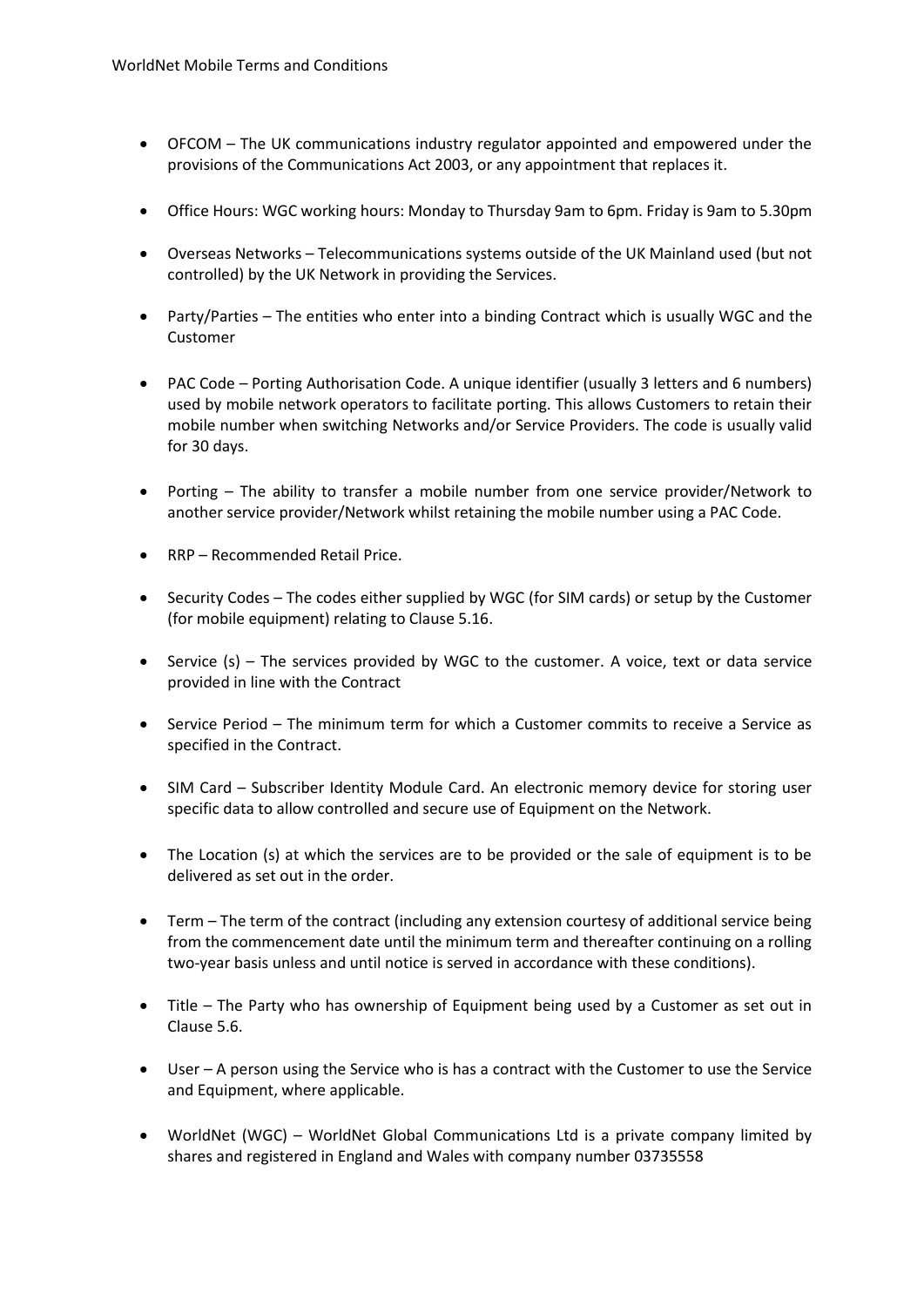## 3. Contract and Duration

3.1 This Contract between WorldNet Global Communications Ltd (WGC)and the Customer will commence on the date the Order is finalised and shall, subject to early termination in accordance with Clause 10, continue for the minimum term and thereafter shall continue on a rolling 12 month basis subject to Clause 3.3. The Contract can be completed either physically or electronically by an authorised signatory of the company. This can either be a director or an appointed person from the director.

3.2 The Contract shall continue for the Minimum Period and thereafter shall continue on a rolling 12 month basis (subject to clause 3.3) unless the Customer renews the Contract or requests the service is terminated in accordance with the Contract.

3.3 If the Customer has 10 employees or less, the Contract will not be placed onto a rolling 12-month plan following the Minimum Period. Instead the Customer will be placed on a 30-day rolling plan until the Customer either renews the Contract or requests the service is terminated in accordance with the Contract.

3.4 The Customer agrees that the Service(s) and/or Equipment being provided in the Contract is for the use by the User(s) authorised by the Customer. WGC cannot allow the Customer nor their User(s) to resell or distribute the Services and Equipment.

#### 3.5 **Porting**

3.5.1 If the Customer wishes to retain their existing mobile number for the Contract (Porting), the Customer must:

- Notify their existing service provider that they wish to port their number away and receive a valid PAC code. WGC will not be responsible for any costs the existing service provider may raise to the customer when issuing the PAC code.
- Ensure that their existing provider does not cancel the service whilst the porting process is being completed.
- Ensure both the Contract and Porting Authorisation forms are completed in order for WGC to process the port.

3.5.2 WGC can only process ports for the next business day if all the details and forms are received by 2pm the business day before the port.

3.5.3 On the business day of the switchover, the Customer or Customer's User's number must be in the UK. The number will generally but not limited to lose signal between 10am and 4pm. After 4pm but not limited to the new service should be active.

3.5.4 The commencement date is classed as the date the Service is live.

3.5.5 Ports can only be cancelled if WGC is notified 48hours before the agreed port date. If a port is requested for the next working day, WGC will not be able to cancel the port.

3.5.6 WGC holds no liability caused by not porting the number on time nor any delays that may occur whilst processing the port.

## 4. Services and Coverage

4.1 WGC shall always use reasonable endeavours to provide the Customer with the Service(s) and to ensure the security of the Customer's communications. However, due to the nature of mobile technology, it is impossible to provide a fault-free service.

4.2 WGC may suspend the Services:

4.2.1 in order to carry out maintenance or testing of the Network.

4.2.2 during any technical failure of the Network.

4.2.3 when it is necessary to safeguard the security and integrity of the Network.

4.2.4 to reduce the incidence of fraud.

4.2.5 when it identifies Artificially Inflated Traffic.

4.2.6 in the case of Emergency Planning Measures

WGC will endeavour to keep all such suspensions to a minimum and shall give the Customer notice of any such suspensions where reasonably practicable.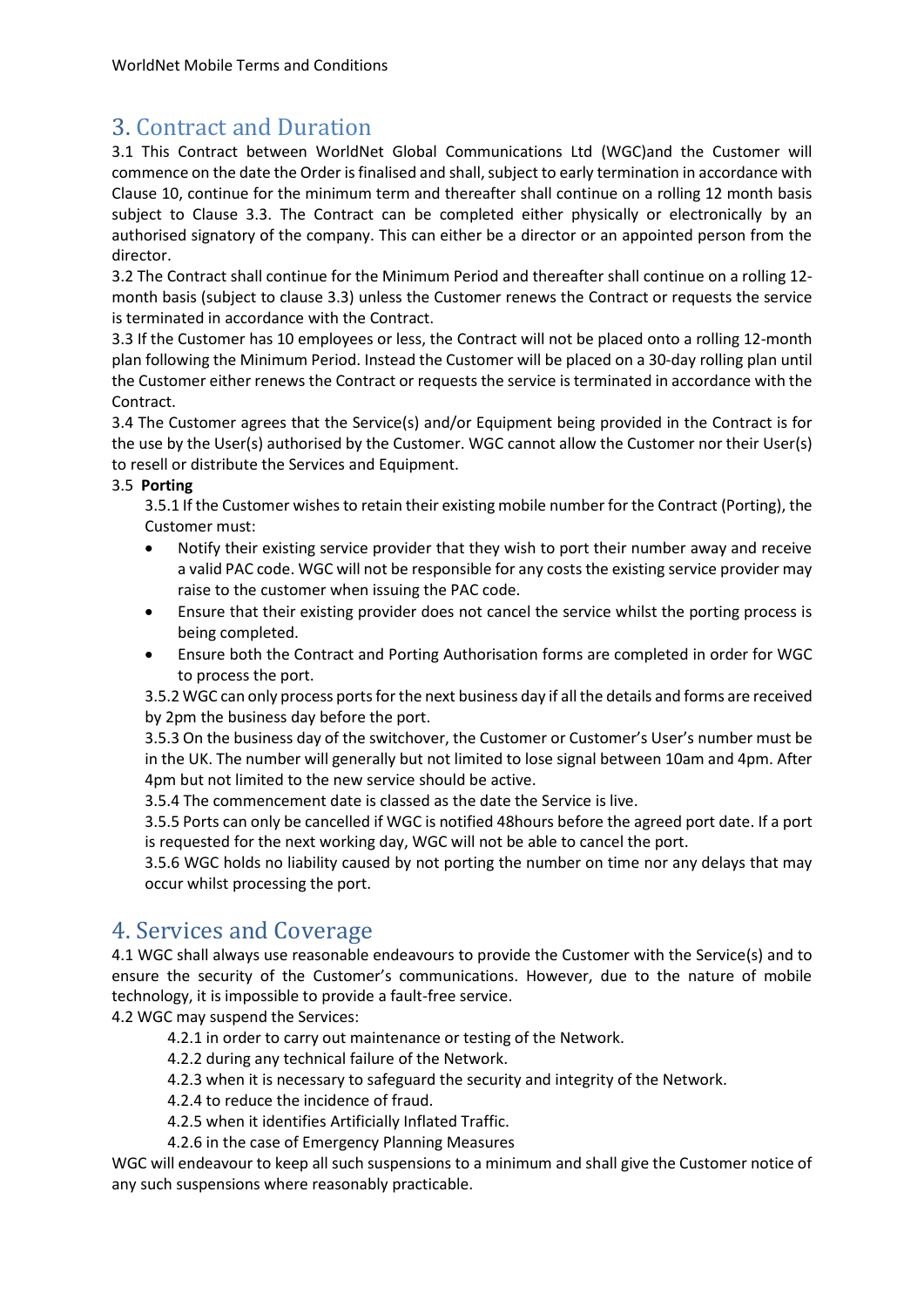4.3 WGC shall user reasonable endeavours to give the Customer access to Overseas Networks. However, WGC shall not be responsible for the performance of the Overseas Networks. Overseas Networks may be limited in quality and coverage, whilst access to service depends on the arrangements between the Network and Overseas operators.

4.4 WGC reserve the right to vary, replace, improve or withdraw the Customer and/or the Customers user(s) mobile service(s) and/or data plan during the minimum term to the nearest equivalent unless the Customer notifies WGC within 31 days of the notification from WGC. The price will remain the same until the end of the minimum term except in the case of an increase to the standard price plans.

#### 5. Equipment

5.1 Any Equipment provided under the Contract or subsequent additional order shall be beforehand either on an agreed quote or on the signed Contract.

5.2 In some circumstances the Customer acknowledges that all or part of the Equipment may be provided under a leasing contract.

5.3 The supply of any Equipment supplied by WGC, including SIM Cards, is subject to availability. WGC will endeavour to supply any agreed equipment as close as possible to when it is required by the Customer, but this cannot always be met. WGC shall not be liable for any delay in the delivery of the agreed Equipment that is caused by our suppliers, Force Majeure Events or incorrect details from the Customer.

5.4 The delivery of the Equipment will be set out between WGC and the Customer where both parties will agree on both date and location of deliveries (subject to 5.3).

5.5 The Customer acknowledges that WGC is not the manufacturer of the Equipment, so all manufacturer warranties shall be passed to the Customer once the Equipment is received. Once the Equipment has been passed to the Customer, the Customer acknowledges that any attempt to repair the Equipment may invalidate the warranty from the manufacturer and any charges for repair will be the responsibility of the Customer and not WGC.

5.6 The Title of the Equipment will not be passed to the Customer unless any of the following conditions have been met:

5.6.1 The current minimum period of the Contract has been fulfilled.

5.6.2 The Contract has been terminated and all agreed Buyouts and fees have been paid to WGC.

5.6.3 The Equipment has been purchased outright.

5.7 During the period where the Title of the Equipment is with WGC (the Minimum Period of the Contract), the Customer is prohibited to sell, lease or charge for the Equipment and WGC reserve the right to charge the Customer the full purchase value.

5.8 If the Customer has entered into a Leasing Contract, the title of the Equipment shall be set in accordance to the terms and conditions of the Leasing Company and not WGC.

5.9 WGC will not be held responsible for any loss or theft of any Equipment during any period of the Contract. The Customer acknowledges that they are responsible for this matter and will not affect the term of the Contract.

5.10 Neither the Customer nor the Customer's User(s) are permitted to connect to any GSM Gateway(s) to the Network without prior written consent from the Network and WGC. Any Customer who is permitted to use GSM Gateways must always cooperate with WGC and the Network and must remain compliant with applicable law with the Networks' GSM Gateway Commercial Policy.

5.11 Sim cards issued by WGC shall remain the property of WGC up until the Service is terminated by the Customer, subject to Clause 10.1. The Customer shall be entitled to use the SIM card(s) (including any Software they contain) provided for use with the Services Only. WGC shall bear the risk of loss or damage to the SIM cards until the point of delivery to the Customer. The Customer shall bear the risk of loss or damage to SIM cards from the time of delivery to the Customer. Following any notification by the Customer that SIM cards have not been received or have been lost or stolen in transit will be replaced free of charge.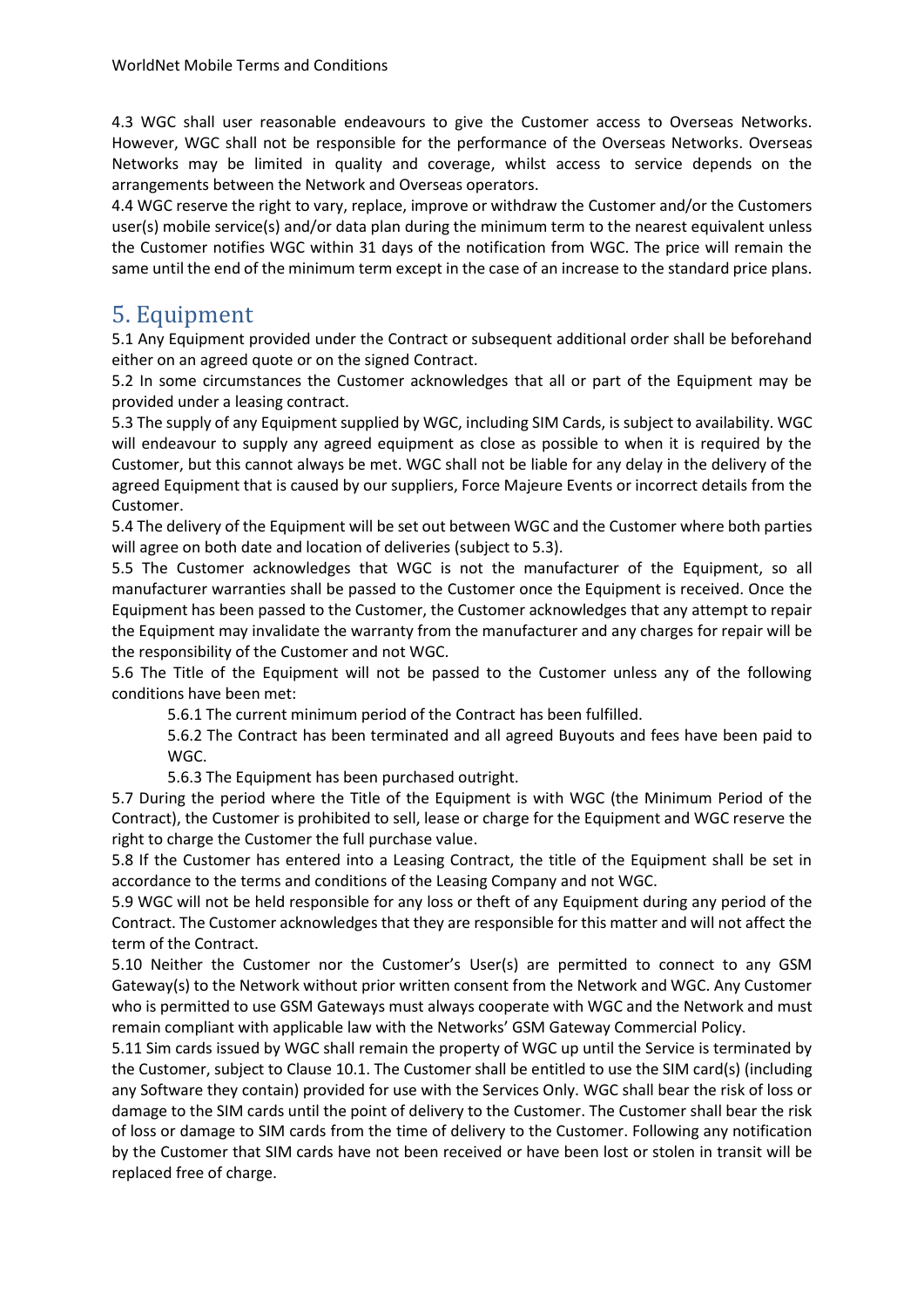5.12 The Customer shall use all reasonable endeavours to ensure that SIM Cards are only used with the Customer's authorisation and shall inform WGC as soon as it is reasonably practicable after the customer becomes aware that a SIM card is lost, stolen or damaged.

5.13 The Customer shall be liable for any loss or damage suffered by the Customer or its User(s) because of unauthorized use of SIM cards, including due to loss or theft, up to the time the Customer has notified WGC that such SIM card is being used without Customer's authorization.

5.14 The Customer shall not remove or obscure any logo or writing on Equipment that WGC has supplied to the customer and which the Customer does not own.

5.15 Any SIM cards that WGC has supplied to the Customer in which the Customer does not own shall not be sold nor place a charge on it.

5.16 Any security codes provided with Equipment supplied by WGC to the Customer must be kept confidential. If a Customer suspects that security codes have been disclosed to a third party they must inform WGC in order to issue new security codes where applicable.

#### 6. Returns

6.1 Any Equipment that needs to be returned must request authorisation from the management of WGC beforehand. This can be requested by either telephone, email or letter and must be within 14 days of the date of issue. If the return request in authorised, the Equipment must be returned to WGC within 7 days of the authorisation date in accordance to clause 6.3. else the return will be rejected.

6.2 All reasons for return must be stated when requesting a return authorisation. The Customer has no right to return hardware which has been provided in accordance to the Contract.

6.3 Any Equipment to be returned must be in its original sealed packaging and in a re-saleable condition (unless the device has been deemed defective as indicated in accordance to clause 6.1). Return confirmation details must be enclosed with the Equipment. If any item of Equipment is found to not meet the requirements then, at WGC's discretion, the item may be returned to the Customer or a restocking fee, which is 20% of the retail value, will be charged to the Customer. Any damage caused to the Equipment whilst with the customer will also be charged.

6.4 If, when checked by WGC or the manufacturer, any Equipment returned as defective is found not to be at fault, WGC reserve the right to return the Equipment to the Customer and charge a minimum of 20% of the value of the Equipment. If any Equipment was supplied as a replacement based on the Contract will be invoiced to the Customer.

6.5 It is the Customer's responsibility for returning Equipment, subject to clause 6.1, to WGC. The Customer will be responsible if any Equipment is lost in transit and will be charged accordingly.

6.6 If the Customer requests WGC to collect the Equipment, in accordance to clause 6.1, the Customer will be charged for the collection.

## 7. Obligations of the Customer

7.1 The Customer must ensure all the details of the Contract are accurate and completed correctly.

7.2 The Customer must notify WGC of any change of address. This includes billing address, registered address or trading address

7.3 The Customer may supply the Services and Equipment to their User(s), but not to any other party. The Customer is responsible for ensuring the compliance of End Users with the terms of this Contract, all applicable laws and Codes of Practice.

7.4 The Customer shall only use the Services authorised for use on the Network.

7.5 The Customer shall not:

7.5.1 use any Services for any purposes that WGC believes is abusive, a nuisance, illegal or fraudulent.

7.5.2 do anything that may impair or cause damage to the Network.

7.5.3 modify the Service(s) that the Network have supplied for the Customer unless permission has been agreed beforehand with WGC and the Network.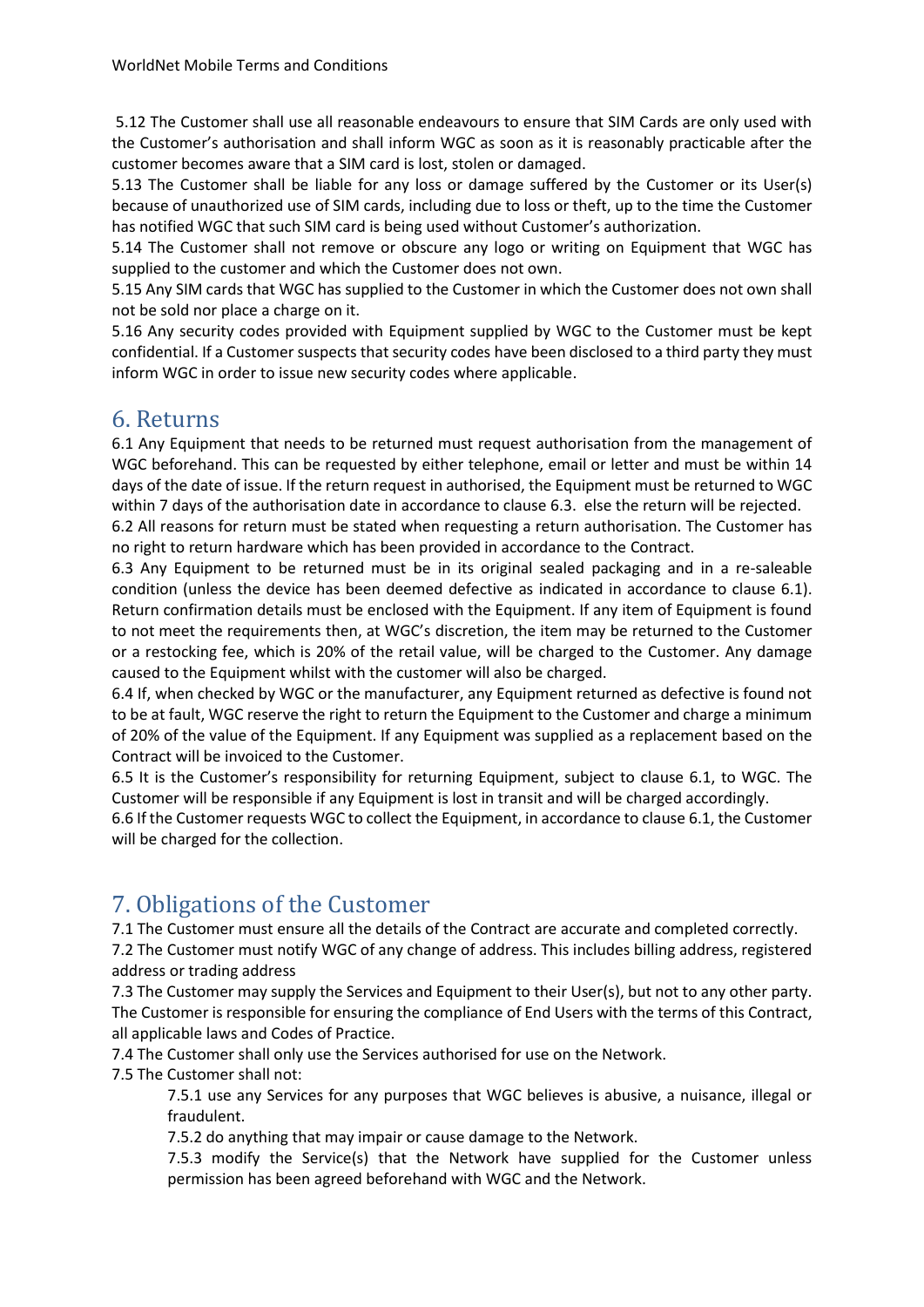7.6 If the Customer or any of the Customer's Users are in breach of 7.5, WGC shall be entitled to suspend the Customer's and/or the User's use of Service. However, WGC will notify the Customer of its intention to do so where this is reasonably practicable. This will allow the Customer an opportunity to remedy the breach; else the suspension will take effect. The right of suspension shall only apply during the period of the breach and the Customer may be subject to charges for removing the suspension.

7.7 During any period of suspension, the Customer shall continue to pay all Charges due under the Contract in respect of the suspended Service(s).

7.8 WGC accepts no responsibility for the Customer and/or Customer's User(s) accessing services which give unauthorised parties access to its Equipment.

7.9 The Customer takes full responsibility if the Customer and/or its user(s) use mobile devices near national borders and incur charges from international networks across the border.

# 8. Charges and Payments

8.1 The Customer is responsible for paying all the charges raised from the Services and Equipment. The charges must be settled in full unless a payment plan has been agreed with WGC beforehand. The charges must be paid by the final date by which the payment is due in accordance with this Contract (the Due Date). The Customer is also responsible for charges raised by any of their Users and so must inform their Users to stop using any Services which may incur charges.

8.2 WGC will invoice the customer every month. The invoice will consist of:

i) Service charges (i.e rentals) in advance.

ii) Usage charges (i.e phone calls and mobile data) in arrears.

iii) Any Equipment charges supplied and not invoiced previously.

iv) Any Roaming charges which have not been invoiced previously.

8.3 If the Customer reasonably and in good faith disputes an invoice, or part of it, issued by WGC, the Customer shall notify WGC of such dispute within 14 days of receipt of the invoice, providing details of why the invoiced amount is incorrect. All charges not in dispute shall be paid by the Due Date. On investigation, any amount found to be invoiced incorrectly will be settled by applying the calculated credit on the Customer's account usually within but not limited to 14 days of the case being raised. 8.4 Where WGC has not received payment for undisputed charges by the Due Date, WGC will

i) Contact the Customer directly or the Customer's Accounts payable department to request payment.

ii) Be entitled to charge interest on the overdue charges at the highest rate permitted by applicable law and be entitled to charge any administration fees of other similar charges levied by a bank in respect of any unpaid items returned by the bank.

8.5 Where WGC has not received payment within 16 calendar dates of the Due Date, WGC may take all or any of the following actions until payment, including any interest due, has been received:

i) Withhold any sums owing to the Customer by WGC under this Contract and offset it against any sums the Customer owed to WGC under this Contract.

ii) Suspend the Customer and/or Customer's Users use of the Service(s) in relation to which charges are outstanding in accordance to Clause 9.3

iii) Withdraw any discounts in relation to the relevant Service.

8.6 Where WGC have invoked at least one of the remedies from Clause 8.5 (i to iii) WGC shall be entitled to terminate this Contract in whole or in part in accordance with Clause 10.3

8.7 The Customer shall not be entitled to offset any sums owed to it by WGC under any Contract or dispute between the parties against any sums that the Customer owes to WGC under this Contract unless authorised by WGC.

8.8 WGC may credit assess the Customer from time to time as reasonably required to assess risk. Each credit assessment shall entitle the Customer to have a credit limit on their account with WGC.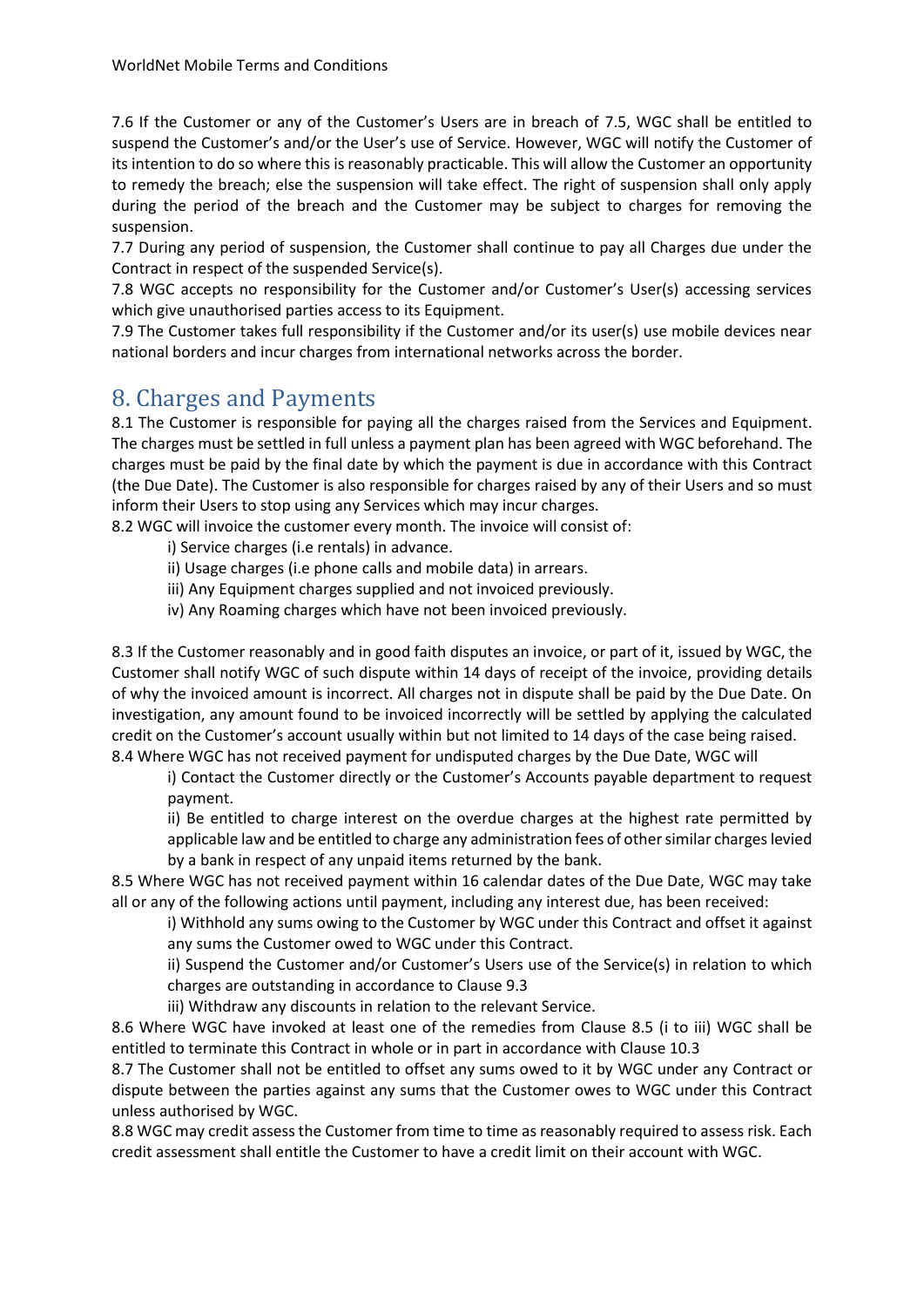8.9 The Customer is not entitled to change its tariff to another tariff with a lower monthly fixed charged during the Minimum Period, unless authorisation has been given by WGC.

8.10 If the Customer does upgrade or change its tariff before the end of the initial Minimum Period (the "Initial Period"), the Customer acknowledges and agrees that it must extend the Contract by a further Minimum Period (the "Extension Period"). If the Initial Period has not expired at the date of upgrade or tariff change, the relevant Extension Period to the Initial Period shall be extended by the number of months by which the Initial Period had not been achieved. For example, if at month 21 of a 24-month Initial Period the Customer wishes to extended by a further 12 month period, the Extension Period will be increased by 3 months to 15 months.

#### 9. Suspension

9.1 WGC may, without liability to the Customer, be required suspend the Customer and/or the Customer's Users Services (part or all) in circumstances stated in Clause 4.2. WGC will aim to keep these suspensions to a minimum.

9.2 WGC will suspend services of the Customer and/or the Customer's Users in circumstances stated in Clause 7.5 and 7.6.

9.3 WGC will suspend (part or all) Services of the Customer and/or the Customer's Users has with WGC where payment has not been received for any charges from:

i) invoices that are overdue and have gone through the collection process of WGC described in Clause 8.4

ii) any part payment from either:

- a) exceeding a credit limit; or
- b) a large invoice(s) which WGC agree can be paid in arranged instalments.

9.4 The Customer acknowledges that they are liable for all charges during any period of a suspension. Any administration fees that arise from applying and lifting a suspension will also be passed to the Customer. WGC will reconnect Services for the Customer and/or Customer's Users once the cause of the suspension has been rectified to WGC's satisfaction.

#### 10. Termination

10.1 The Customer shall have the right to terminate this Contract in whole or in part by giving WGC one month's written notice of termination, subject to the payment of any early termination charges as set out in Clause 11.

10.2 The Parties shall each have the right to terminate this Contract with immediate effect (by serving written notice of termination to the other Party):

10.2.1 if the other Party becomes subject to an Insolvency Event; or

10.2.2 if the other Party is in material breach of any of its obligations under this Contract (provided that where such breach is capable of remedy, the breaching Party is given 30 days to rectify such breach from the date that notice of any breach is received from the noninfringing Party).

10.3 Subject to Clause 8.6, WGC may terminate this Contract in whole or in part with immediate effect, by giving notice in writing where the Customer has failed to pay any Charges due within 30 calendar days of the Due Date and has gone through the collection process of WGC described in Clause 8.4.

10.4 The Parties shall acknowledge, as soon as reasonably possible, the receipt of any notice of termination of this Contract (in whole or in part) received from the other Party.

#### 11. Consequences of Termination

11.1 On termination of the Contract, the Customer shall immediately pay WGC all charges, including any unpaid invoices and in respect to Services and Equipment supplied and charges that have not been invoiced, WGC will submit an invoice which must be paid by the Customer immediately on receipt.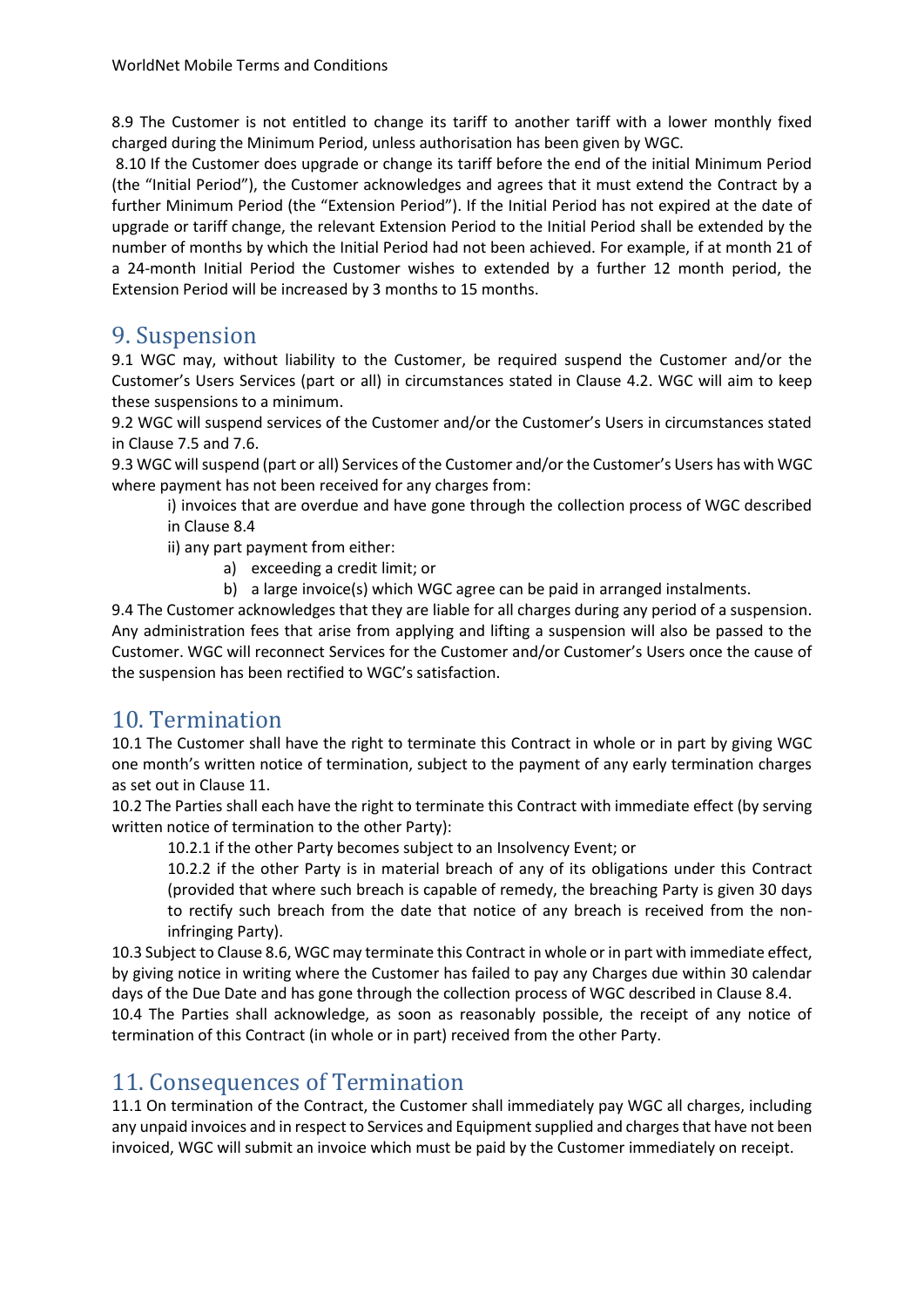11.2 Charges for cancellation will be raised for the Customer, by WGC, if the Contract is terminated before the expiry of the Minimum Period. This amount is calculated as either

i) the ARPU for X number of months remaining of each term per connection that has been terminated; or

ii) An agreed figure between the Customer and WGC taking into consideration the costs of Services and any Equipment; whichever is higher.

The Customer will be invoiced by WGC and must be paid on receipt.

11.3 Where the Contract is terminated due to a Customer porting to another network or where the Customer migrates the mobile phone number(s) to another service provider, WGC will charge a £35 administration fee in respect of each number that is moving away from WGC in addition to any termination charges payable in accordance with clause 11.2. WGC shall allow the transfer of the Customer's number(s) to Customer's nominated network operator for the Customer's use according to Applicable Law and regulation.

11.4 All Equipment in which title has not passed to the Customer must be returned to WGC in full working order. If the Equipment is not returned or returned not in full working order, the Customer must pay the RRP for such equipment.

#### 12 Liability

12.1 Nothing in this Contract shall operate to restrict either Party's liability to the other from:

i) death or personal injury resulting from negligent acts or omissions;

ii) claims for non-payment;

iii) breaches of any Software license;

iv) breach of any obligation of confidence;

v) any infringement of Network's Intellectual Property Rights

12.2 Except for Clause 12.1 and to the extent not prohibited by law:

12.2.1 each Party's maximum aggregate liability for all claims relating to Equipment or a Service provided pursuant to this Contract, whether for breach of contract (including repudiatory breach), breach of warranty or in tort, including negligence, will be limited to 100% of the value of the charges paid or payable under the relevant Contract during the previous period under which the Equipment or Service(s) that is the subject matter of the claim is supplied; and

12.2.2 neither Party will be liable for any indirect, punitive, special, incidental or consequential damages in connection with or arising out of the terms of this Contract, nor any direct or indirect loss of business, revenue, profits, goodwill, use, data or other economic advantage, however they arise, or any other assumed liability, whether in breach of contract (including repudiatory breach), breach of warrant or in tort, including negligence, and even if that Party has previously been advised of the possibility of such damages. WGC shall not be liable to the Customer if it is unable to provide any of the Service(s) contemplated by this Contract due to circumstances outside its reasonable control.

12.3 Except for the payment obligations of the Customer, neither Party will be responsible or liable in any way for the failure or delay in the performance of its obligations due to Force Majeure. If a cause relied on by a Party hereunder ceases to exist, the Party will perform or resume performance of its obligations and the time for performance will be extended by a period equal to the duration of the Force Majeure. If Force Majeure persists for a period of more than 60 calendar days, the other Party will be entitled to terminate this Contract on written notice.

12.4 The warranties specified in this Contract are the only warranties provided with:

i) respect to Service(s) provided to the Customer by the Network; and with

ii) respect to Equipment provided to the Customer by the manufacturer.

To the extent permissible at law, all other warranties (whether express or implied and including any implied warranties of fitness for a purpose or merchantability) are excluded provided where legislation implies warranties or conditions or imposes obligations (statutory provisions) which cannot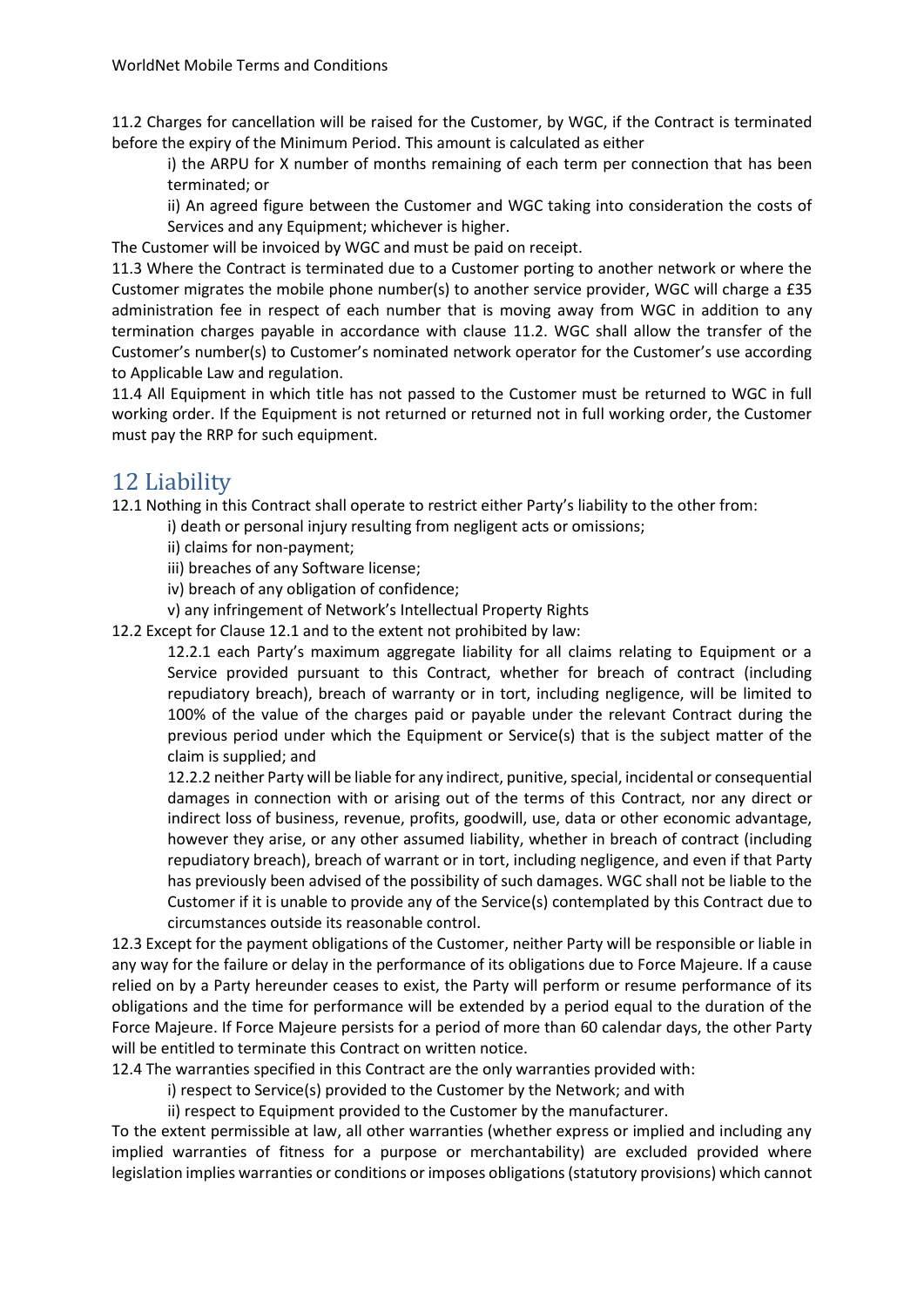be excluded, restricted or modified except to a limited extent, this Contract must be read subject to those implied statutory provisions.

## 13 Intellectual Property

13.1 The Intellectual Property Rights that belong to the Network (and the Network's Licensors) include the Services, Network Software and SIMs (Equipment). The Intellectual Property Rights that belong to the Manufacturer include Phone Software and mobile hardware, including phones and accessories. By supplying the Customer with these products, the Intellectual Property Rights are not being passed from the Network or manufacturer to the Customer.

13.2 All Intellectual Property Rights always remain under the ownership of the Network or manufacturer, where applicable.

13.3 The Customer must not do anything to jeopardise the Intellectual Property Rights of the Network, the Network's Licensors and the manufacturer.

# 14. Changing the terms of this Contract

14.1 WGC shall be entitled to change the terms of this Contract by issuing an Amendment Notice, without Customer's consent, to the extent that such changes are required by or are necessary (in WGC's opinion acting reasonably) to comply with applicable law. Where practicable, WGC shall provide the Customer with an advance notice of such changes. If an advance notice cannot be provided, WGC shall advise the Customer of the change as soon as practicable after it has been made. WGC shall not be liable to the Customer for any claims by the Customer as a consequence of such changes.

14.2 WGC may change the terms of this Contract without the Customer's consent where to the extent that such changes are required due to alterations to the Network; the manner in which the Network operates; the way in which the Network provides Services (including where, in WGC's reasonable opinion, it is no longer commercially viable to provide a particular Service), provided that such changes affect at least 90% of WGC's relevant customer base. In these circumstances, WGC shall advise the Customer of the change via an Amendment Notice at least 30 days in advance of taking effect. If the Customer is materially disadvantaged and objects to such change, the Customer may terminate the Contract under which the affected Service is provided by giving 30 days written notice. Any Equipment supplied by WGC, whose title still remains with WGC, will be invoiced to the Customer which must be paid on receipt, after which the title will be passed to the Customer.

14.3 The right to terminate ends 30 days after the date that the change became effective. WGC shall not be liable to the Customer for any claims by the Customer as a consequence of such changes.

## 15. Transferring the Contract to Others

15.1 The Network shall be entitled to transfer, in whole or in part, any of its rights and obligations to any company within the Network's Group at anytime. The Network may use subcontractors(including without limitation, WGC) to perform many of its obligations under this Contract but remains responsible for their performance. Without prejudice to the immediately preceding sentence the Network may transfer in whole or in part any of its rights and obligations under this Contract to any other third party provided that it has obtained the prior written consent of the Customer which shall not be unreasonably withheld nor delayed.

15.2 The Customer may transfer in whole or in part any of its rights and obligations under this Contract to another person or company, provided that it has obtained WGC's prior written consent to search transfer and has satisfied any reasonable conditions imposed by WGC (including credit checks, identity checks of the entity to whom Customer intends to transfer it right and obligations under this Contract).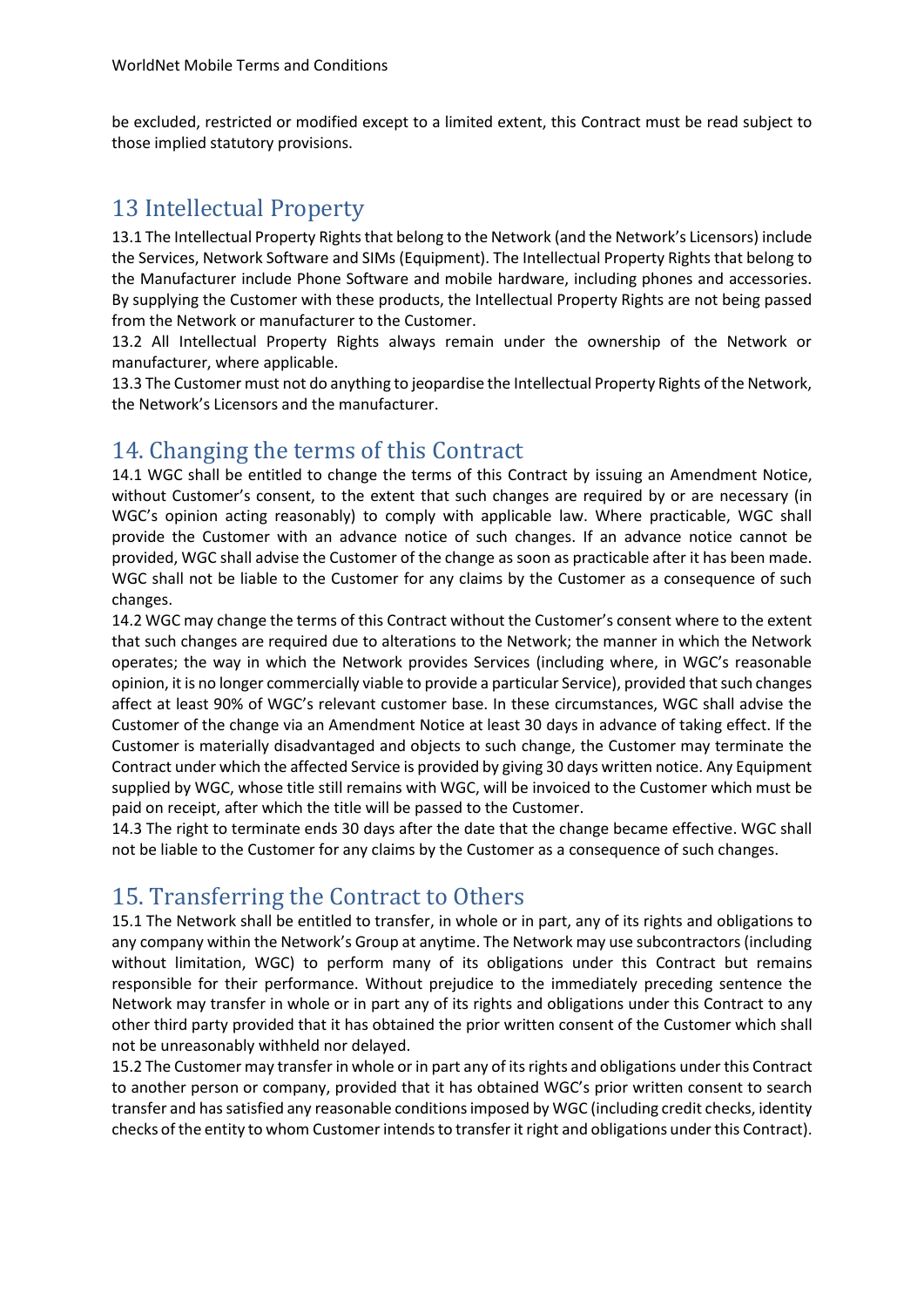15.3 Save as set out in clause 15.4, and unless expressly provided in this Contract, no term of this Contract is enforceable pursuant to the Contracts (Rights of Third Parties) Act 1999 by any person who is not a party to it.

15.4 Each of the obligations owed to WGC pursuant to this Contract and each of the rights granted to WGC are intended to be for the benefit of and to be exercised and enforced by WGC pursuant to the Contracts (Rights of Third Parties) Act 1999.

#### 16 Confidentiality

16.1 This Contract and any information about Service(s) that is not publicly available, is confidential, and may be disclosed by the Customer to the Customer's employees only, strictly on a need-to-know basis, unless otherwise agreed in writing with WGC.

16.2 WGC shall be entitled to keep records of Customer Information, which WGC shall use to perform obligations under this Contract, and for related purposes.

16.3 WGC shall be entitled to disclose Customer Information as required by any legal, regulatory or financial agency or by a court order, to any company within the Network (some of whom may be outside of the EU), credit reference, fraud prevention, and debt collection agencies for the purpose of providing the service(s) and running the customer account.

16.4 WGC shall not disclose any Customer information to any Customer's Users, unless otherwise agreed in writing with WGC.

## 17. Call Limits And Spend Caps

17.1 WGC may set up a spend limit on the amount of charges the Customer or the Customer's Users incur during each calendar month and/or bar on the SIM Card the use of overseas Networks, international calls or premium rate calls. This limit will be based on reasonable practices. The Customer may set up a spend cap. Spend caps are not available on tariffs with shared minutes and/or shared data tariffs.

Once the spend cap is reached any additional chargeable usage will be barred. The spend cap includes any chargeable usage outside of your monthly allowance or outside of any bolt on optional extras or additional service. The following charges do not count towards your spend cap, Recurring charges towards your airtime plan, Device plan, Insurance Any optional bolt on charges, optional additional services, Charitable donations made from your phone, Charges from buying digital contents and apps from your phone, Charges relating to management of your account such as but not limited to paper bills, Itemised paper bills, late payment fees,

The WGC spend limit will be at least £100 but may vary from time to time, WGC may set the value of limits you can choose for the customer spend cap however the customer spend cap cannot be set at a level which means the total of all customer spend caps on your sim cards is higher than the WGC spend limit unless WGC agree otherwise. The Customer can set, amend or remove a customer spend cap at any time by contacting WGC.

WGC will set limits on the amount of unbilled charges that may be outstanding on the Customers mobile account at any time if required by law or regulatory body.

The Customer remains liable for all charges incurred on your account even if they exceed the WGC spend limit, customer spend cap or any other limit that we set.

17.2 WGC reserve the right to refuse to provide Service(s) to the Customer if in WGCs opinion it may cause the Customer and/or their user(s) to exceed their call limit or if the limit is already exceeded. WGC may change your payment terms as a result of you exceeding your WGC spend limit, Customer spend cap or other limit.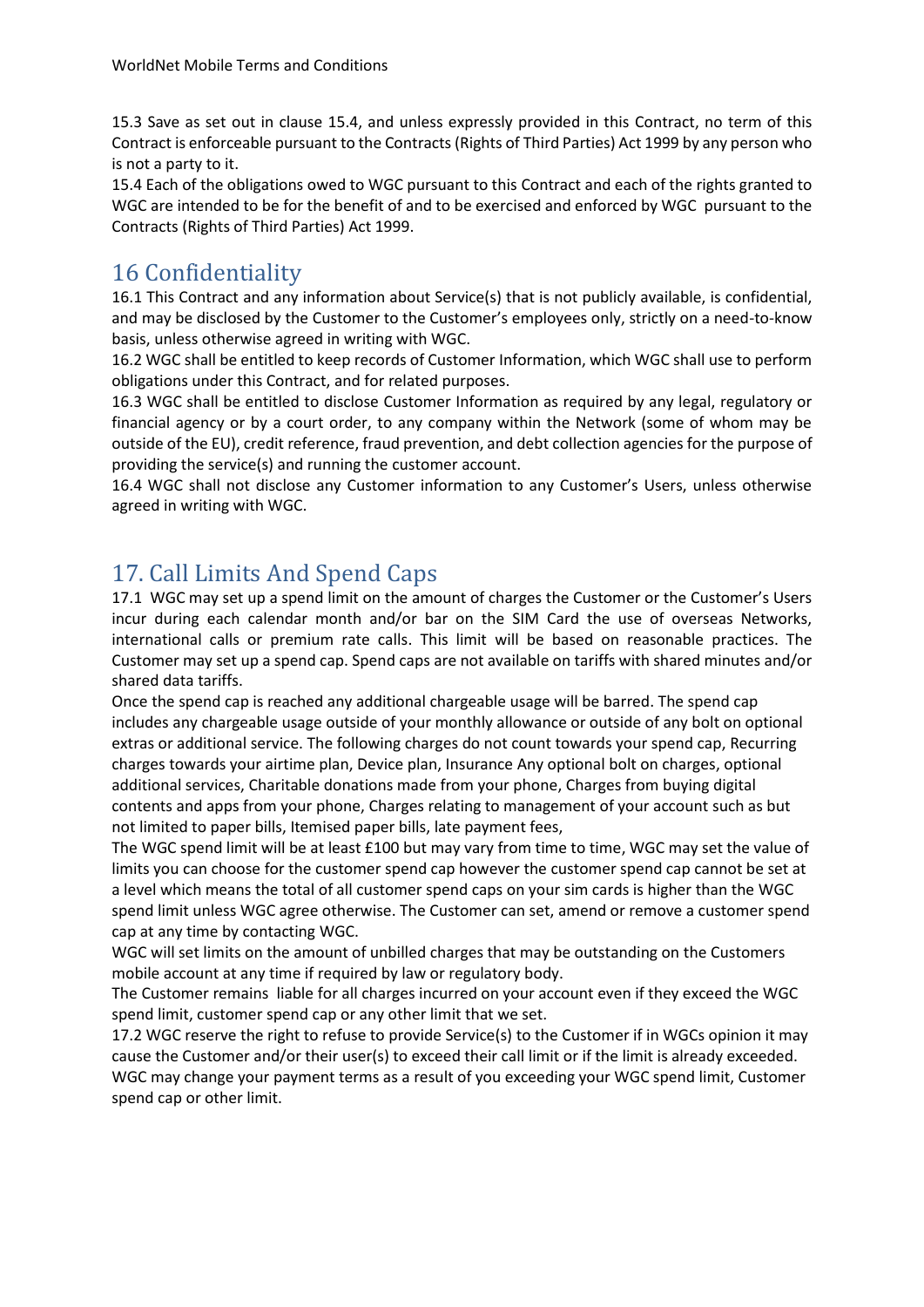## 18. Dispute Resolution

18.1 If either WGC or the Customer wish to raise a Dispute, this must be raised to the other party siting the reason(s) for the Dispute raised and providing any supporting evidence that is relied on.

18.2 If either WGC or the Customer cannot resolve the issue, the Parties shall use the escalation process to its fullest. If the Dispute is not resolved within one calendar month, both parties may agree to taking the matter for adjudication under the Ombudsman Services dispute resolution scheme. The Complaint Code is available from WGC's website.

18.3 This Contract does not prevent either Party from going to court at any time to obtain a legal remedy.

18.4 If any invoice is overdue from WGC to the Customer, it may be passed to a third-party debt collection agency and the Customer will be liable to pay the third party's fees as well as any WGC legal costs.

## 19. General

19.1 If the Customer supplies WGC with personal data, the Customer shall ensure that it is accurate and up to date when disclosed. The Customer shall also ensure that the Customer has obtained from the individuals concerned all necessary consents under the GDPR Legislation to both the supply of the data to WGC, and the processing of it by WGC, for the purposes of performance of this Contract and supply of the Equipment and/or Services. Customer shall also ensure that any individual to whom personal data relates has given consent for WGC to pass such data back to the Customer.

19.2 Each Party shall comply with its obligations under the GDPR Legislation. The Customer acknowledges that WGC retains the role of Data Controller as defined in the GDPR except in the limited circumstances where WGC processes any personal data for and on behalf of the Customer.

19.3 WGC reserves the right to sub-contract any of our obligations under this Contract provided that WGC remains liable to the Customer in regard to this Contract for such performance. Where the Contract requires the Customer to provide data, assistance or provides access to WGC or requires the Customer to comply with our instructions. The Customer will be required to co-operate with our subcontractors.

19.4 Neither Party shall lose any right under this Contract if it fails to use that right, or delays in using it. For a waiver of a right to be valid, it must be written and will not give rise to an ongoing waiver of that right unless it is expressly stated to do.

19.5 Termination of this Contract or any part thereof, shall be without prejudice to any other rights or remedies a Party may be entitled to at law or under the Contract and shall not affect any accrued rights or liabilities of either Party nor the coming into force or the continuance in force of any provision of the Contract which is expressly or by implication intended to come into or continue in force on or after such termination.

19.6 This Contract is governed by English Law and is subject to the non-exclusive jurisdiction of the English Courts.

19.7 Only provisions set out in this Contract shall apply to WGC's supply of Service(s) to the Customer. All other provisions are expressly excluded to the maximum extent permitted by law. The Parties acknowledge that, in entering into this Contract neither Party has relied upon any statement or warranty made, or agreed to, by any person except those expressly set out within this Contract. However, this shall not be taken to exclude either Party's liability for fraud.

19.8 If a misrepresentation or untrue statement has been made, the only remedy available to the Parties shall be a claim for damages for breach of this Contract, unless such misrepresentation or untrue statement was made fraudulently, or a provision of the Contract was induced by fraud, in which case all remedies under English Law shall be available.

19.9 All headings in this Contract are there for convenience, and do not have any legal effect. Use of the singular includes the plural and vice versa.